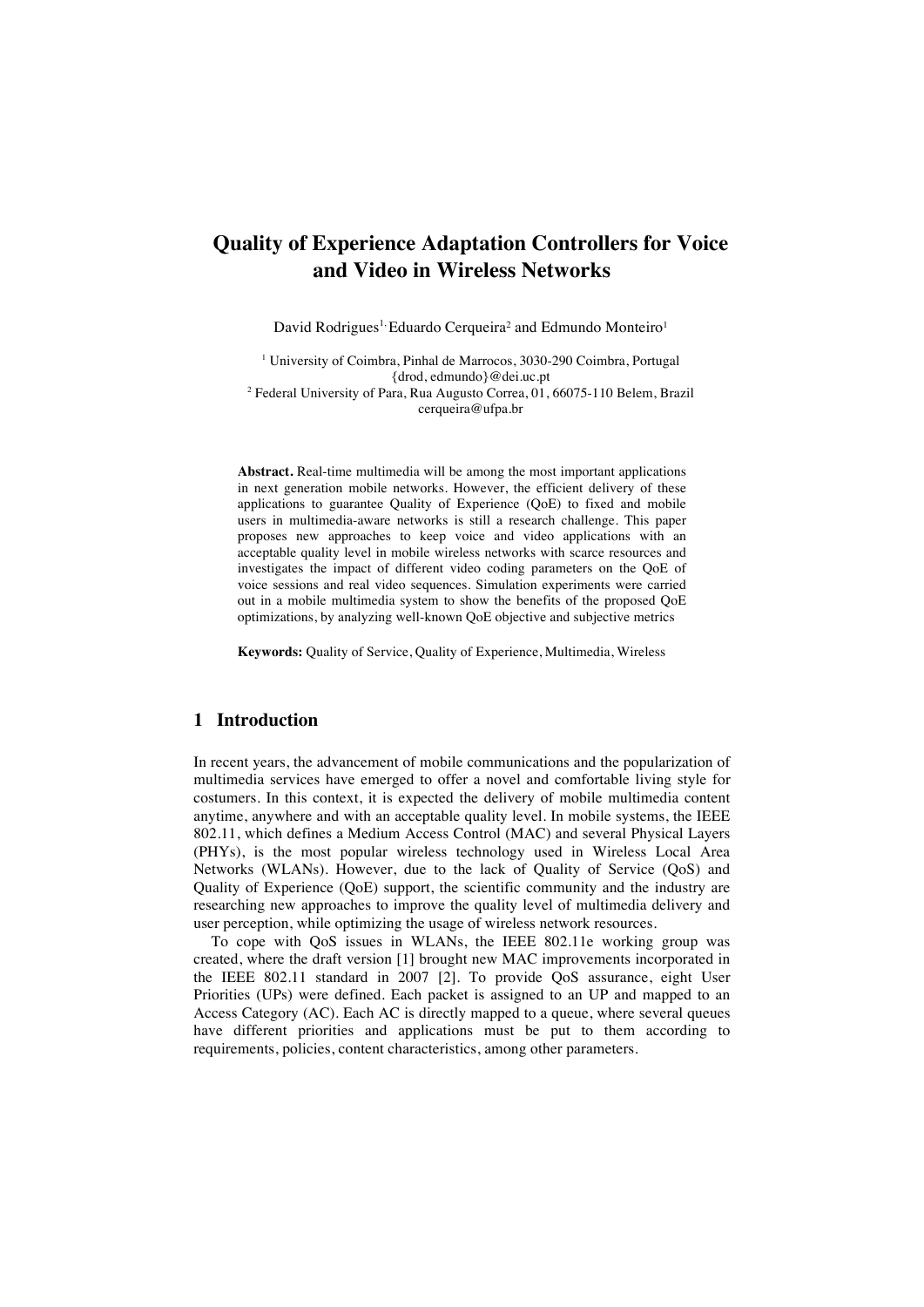Regarding multimedia video and voice encoding, several Coder-Decoders (CODECs) were developed to reduce the bandwidth required to distribute multimedia content. This improvement is specially needed in mobile networks with limited resources. The Moving Picture Experts Group (MPEG) codifier is widely used and employs a structure composed of 3 frame types named *I*, *P* and *B* as shown in Figure 1 [3][4]. *I* frames are encoded using spatial compression and without reference to other frames in the sequence. To achieve temporal compression, *P* frames (predicted frames) are reconstructed using motion prediction from the last *I* or *P* frame. As a result, *P* frames have a better compression ratio than *I* frames but depending on the amount of motion present in the sequence. *B* frames (bidirectional frames) archive the better compression ratio using prediction from the last and next *I* or *P* frame. The sequence of frames that depend on an I frames is called Group of Pictures (GOP).



#### **Fig. 1. MPEG Structure**

To ensure end-to-end quality level control for multimedia content, new QoS schemes and metrics were created and developed to provide information about the network conditions, such as loss, delay and jitter. However, these QoS metrics only provide information from the network (packet) point of view, as well as, QoS control solutions fail in subjectivity aspects related with human perception. To cope with these limitations and to assess the quality level of multimedia applications at the userlevel, QoE metrics and controllers were introduced [5]. QoE metrics provide a deeper analysis of the flows, taking into account the specificity of each multimedia application, as for example, CODEC type, luminance and contrast, as well as, loss and delay tolerance [6-7].

This paper proposes and evaluates new QoE-based multimedia packet control approaches for IEEE 802.11e mobile networks. The proposed mechanisms were designed to optimize multimedia content delivery according to multimedia content characteristics, user perception and frame importance and dependence. In order to show the benefits of the proposed solutions on the user perception, simulation experiments were carried out in multimedia wireless scenarios. The results presented the efficiency of each QoE-aware approach when used in mobile environments with different audio flows and real video sequences, and network conditions.

The remainder of this paper is organized as follows. Section 2 presents the related work. Section 3 details the advanced QoE control mechanisms. Section 4 presents the simulation environment and the performance evaluation for each mechanism. Finally, Section 5 concludes the paper and describes the future work.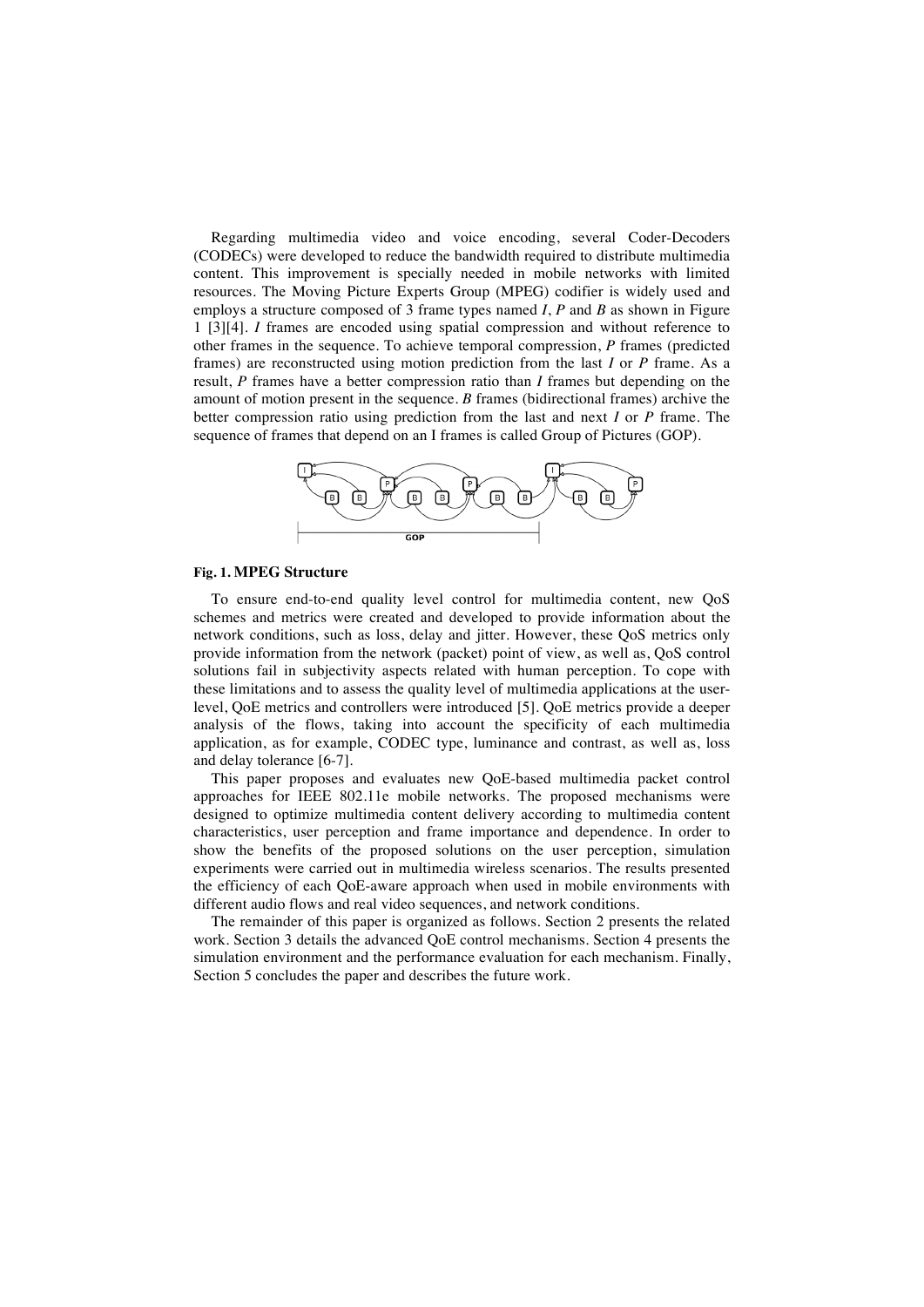## **2 Related Work**

Several voice and video-related solutions were proposed to work in systems with different Coder-Decoders (CODECs) and different wired/wireless QoS models. An IEEE 802.11 system to improve multimedia quality is proposed and tested in [8]. This proposal adds a second queue to Distributed Coordination Function (DCF) in order to give priority to multimedia streams, and therefore reduces their delay. However, this approach is obsolete and does not focus on the new Hybrid Coordination Function (HCF) operation mode introduced by the IEEE 802.11e draft, which already includes several classes and queues that allow different priorities. Furthermore, few details are provided about the simulations results and environments. The conclusions are only based on network performance measurements, such as delay and losses, and no user level assessments were accomplished.

Another approach uses a cross-layer architecture to map packets with different priorities to different Enhanced Distributed Channel Access (EDCA) queues of IEEE 802.11 [9]. However, this proposal is not in accordance with the recommendations of the IEEE 802.11 standard, as well as, additional traffic placed into the highest priority class may damages voice flows and no scenario related to this problem was analyzed. Furthermore, the mapping of packets from the same flow into different queues increases the jitter and generates losses. Finally, the simulations only take into accounting QoS metrics and no user-based measurements are performed.

A cross-layer video quality proposed approach is deployed in [10]. The signaling from the MAC layer to the upper layers provides further information to the encoder to adjust the video rate and quality to the current network conditions. Thus, in a major interference scenario, the encoder adapts its flows to a lower rate in order to reduce the loss and delay. However, because only local information from the MAC layer is used for video rate adaptation, adjustment cannot be done according to end-to-end path conditions. Therefore, it is not suitable for heterogeneous next generation mobile networks with different requirements and mobile devices.

In [11] a framework for MPEG video delivery over heterogeneous networks (Differentiated Service (DiffServ) and IEEE 802.11e) is analyzed. However, the proposed solution only uses QoS metrics and PSNR in the evaluation process and no HVS-based metrics are measured, failing in human perception assessments. Moreover, the mapping of packets from the same flow into different queues increases the jitter and generates losses

Video streaming traffic delivery in an IP/UMTS network is studied in [12]. In IP networks, video quality is enhanced by mapping video packets, according to their importance, to different traffic classes in a DiffServ environment. Packets with lower importance are mapped to queues with higher drop probability. When packets arrive to the UMTS network, DiffServ traffic classes are mapped to UMTS traffic classes. The evaluation was carried out taking into account a MPEG-4 scalable video stream. However, the paper only assumes the existence of a fixed and simple scenario and is only suitable for scalable MPEG-4 CODEC over DiffServ and UMTS networks, which reduce the implementation in Emerging Wireless Networks.

Other proposals aim to provide QoE-aware assessment in wireless systems for video and voice applications [13-16]. However, they are focused on fixed or/and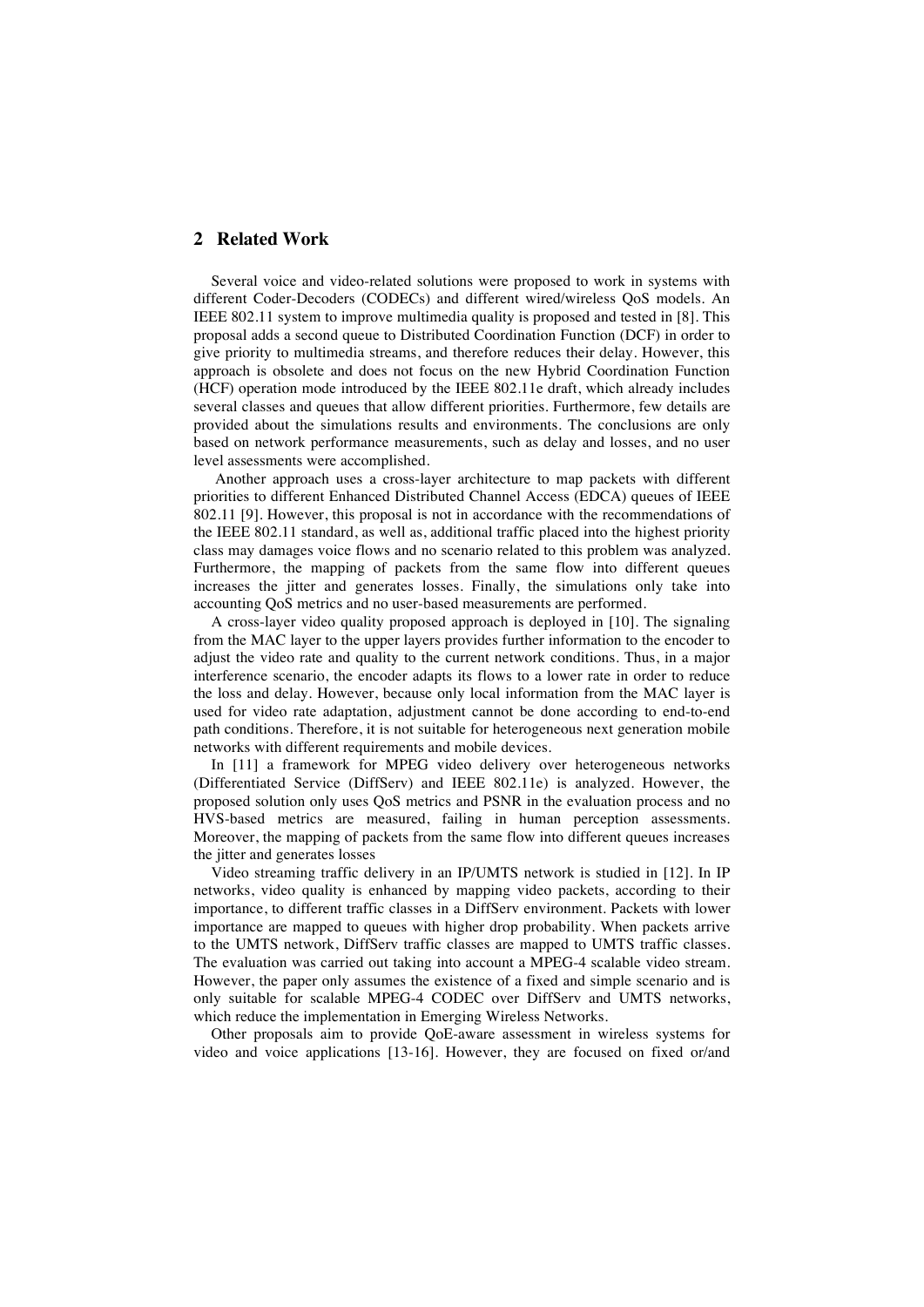wired scenarios, do not consider intra-frame dependence neither mobile IEEE 802.11 environments in their approaches.

The analysis of the related work has shown that QoE is a key topic for the success of next generation wireless systems, but current packet control approaches do not assure quality level support based on user perception in IEEE 802.11e networks neither mobility situations. Furthermore, the dependency of each frame of a sequence during the adaptation has rarely been addressed. Existing solutions also fail in capturing QoE metrics during their evaluation processes.

## **3. Advanced QoE Control Mechanisms**

Traditional QoS traffic conditioners, as supported in current DiffServ, IEEE 802.11e and IEEE 802.16 QoS model, provide unfair and poor QoE-aware support for video and voice applications. For example, video streams are encoded so that different frame types have different importance in the final quality from the user point of view. Therefore, by taking into account this property, traffic conditioner elements (i.e., classifier, marker and dropper) can be configured to improve the user experience without increasing the usage of network resources or damaging other ongoing flows.

Multimedia flows are different in terms of encoder parameters, intra-frame dependence, as well as other QoS and QoE requirements. Hence, new mechanisms need to be used to improve the quality level of multimedia sessions and optimize network resources. In this context, multimedia QoE-based approaches are required to operate also in IEEE 802.11e that will be one of the most important access network technology in emerging wireless networks. The mechanisms need to be implemented taking into account the impact of multimedia flow on the end-user perception in congestion situations and to adapt traffic controllers according to the current network conditions, user experience, frame importance and dependence.

In order to satisfy these requirements, this section presents three mechanisms to improve video and voice quality level in wireless system, where the first two mechanisms are focused on advanced drop schemes based on intra-flow packet control, without changing the mapping of the different flows to the IEEE 802.11e access categories. The last mechanism improves the application quality, by mapping the different video frames to the existing queues in order to assure higher priority to frames with higher importance in congestion periods.

As illustrated in Figure 1, the MPEG encoding structure turns some frames more important than others. Because all frames in a GOP depend on *I* frames, these are the most important ones. *P* frames are also important, since part of the GOP depends on them. Finally, *B* frames can be dropped with minimal impact on the other frames as well as on the user experience.

Considering these proprieties, the Advanced Mechanism Priority Drop (AMPD) includes an advanced packet drop scheme that performs its multimedia quality level management based on the importance of each frame of CODECs. If a packet containing an *I* frame is marked to be dropped, it will be beneficial to check whether a packet corresponding to a *P* or *B* frame is currently in the buffer. Since the number of frames that depends on a *P* or *B* frame is reduced, the loss of these frame types will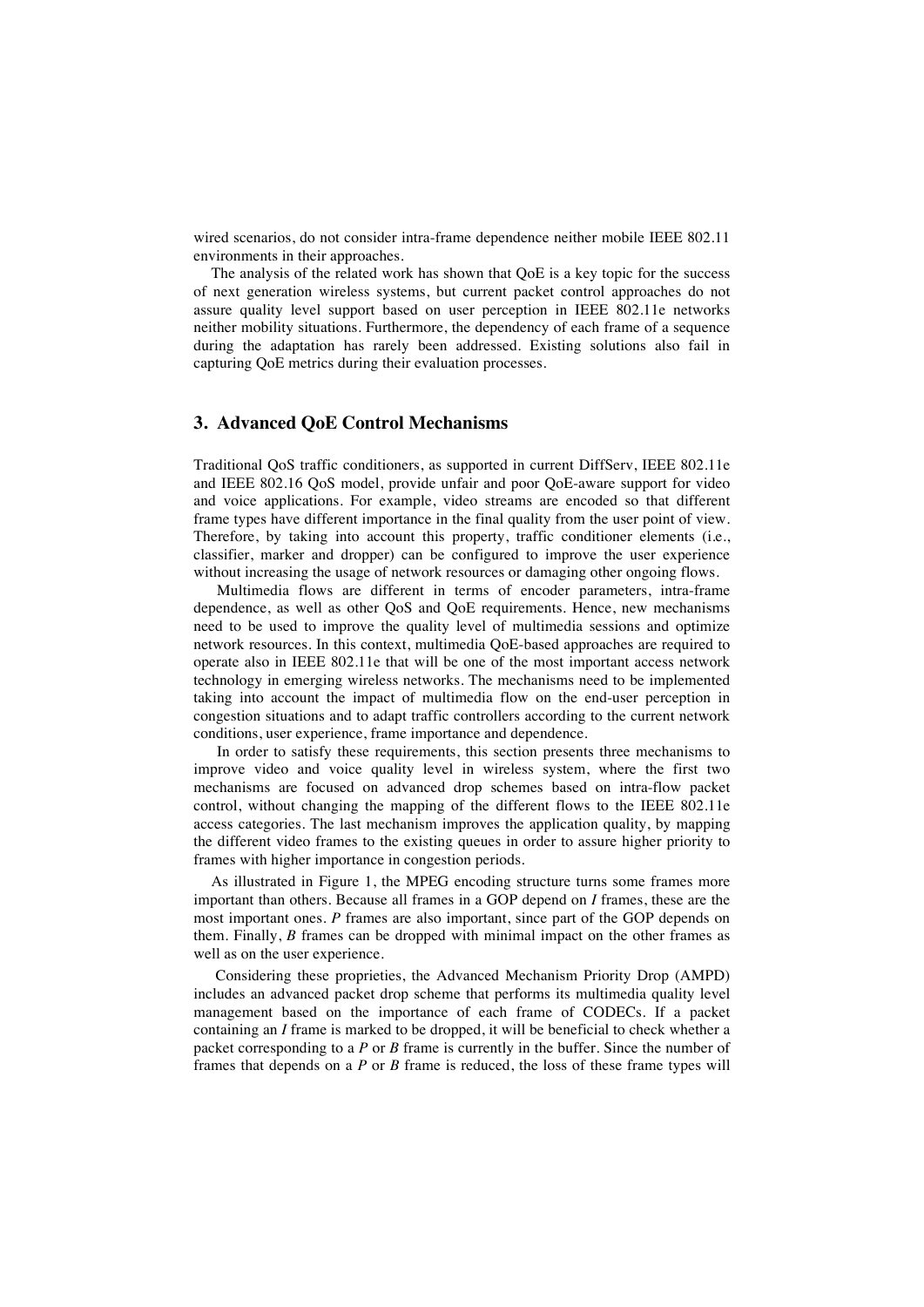have a reduced impact on the final quality and therefore on the user perception. The same process happens when a *P* frame is marked to be dropped and a *B* frame is in the queue. It will be beneficial to drop the *B* frame that is already in the buffer and enqueue the incoming *P* frame.

Another mechanism, called The Advanced Mechanism Broken Drop (AMBD) aims to keep multimedia applications with an acceptable quality level, while reducing the waste of network resources based on the management of intra-frames dependency and user perception. AMBD recovers a packet marked to be discarded if there is a packet in the queue containing a frame with broken dependencies, that is, a frame that cannot be completely reconstructed on the receiver side. As shown in Figure 2, if the *P2* frame is lost, then *B3*, *B4*, *B5* and *B6* cannot be totally reconstructed by the receiver and will waste scarce wireless resources. Therefore, if the *P3* frame is marked to be drop and the *P2* frame has been dropped before, it is preferable to verify if there is a packet in the queue that contains a *B2*, *B3*, *B4*, *B5* or *B6* frame to be discarded and enqueue the incoming packet with the *P3* frame.



**Fig. 2: MPEG Structure with broken dependences**

Taking the frame dependence into account, when a packet is marked to be dropped, it is checked if it has broken dependencies. If so, it is dropped. If not, a packet with broken dependencies is searched in the queue. If it is found, the packet from the queue is dropped and the incoming packet is enqueued. Otherwise, the incoming packet is rejected.

Finally, The Advanced Mechanism Split Flow (AMSF) mechanism offers an approach to improve the video streams quality using an enhanced multimedia mapping process, which enqueues different packets to distinct ACs according to the different frames importance. At least, the high priority applications and frames will be allocated into most important classes. The remainder frames are mapped to a less significant class. This method can be used when the packet re-ordering is not crucial. For instance, it can be suitable for scheduled video and audio, where it is more important to ensure an intelligible audio flow than a perfect video.

As suggested in Table 1, priority packets containing *I* frames are mapped to AC\_VO, intermediate priority packets carrying *P* frames are mapped to AC\_VI and packets with *B* frames, and therefore less important, are mapped to AC\_BE. The mapping of other flows remains as defined in the IEEE 802.11e standard.

**Table 1: Flows & Queues Mapping in AMSF**

| <b>Priority</b> | Flow                            | <b>Access Category</b> |
|-----------------|---------------------------------|------------------------|
| Highest         | VoIP and I-Frames               | AC VO                  |
|                 | P-Frames                        | AC VI                  |
|                 | <b>Best-Effort and B-Frames</b> | AC BE                  |
| Lowest          | Background                      | AC BK                  |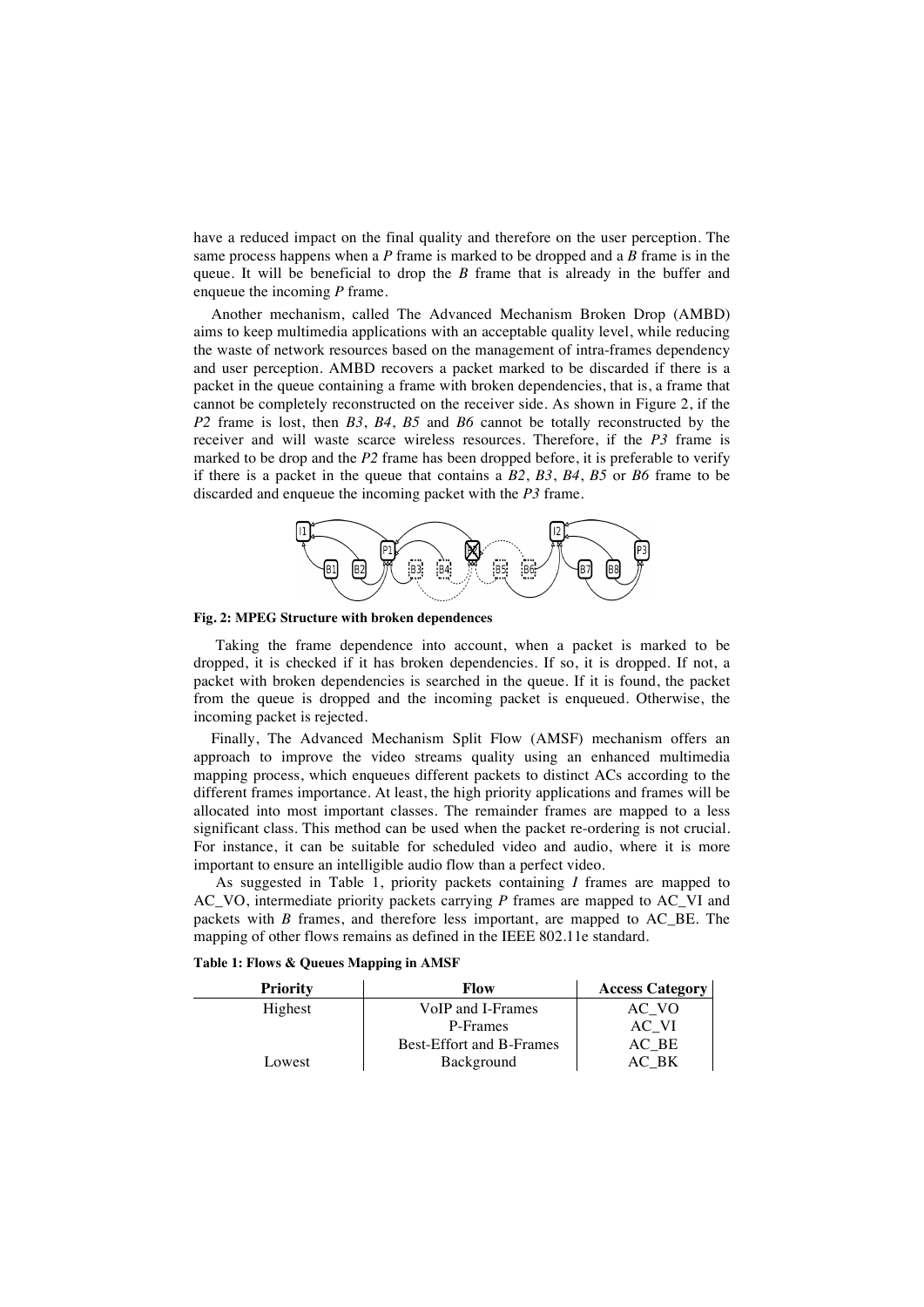Depending on local policies, agreements and available wireless resources in each class, the mapping of frames can be configured to operate in a different way to avoid the session blocking and the re-ordering of packets, for example, by mapping all frames of a multimedia application to a less suitable class in congestion periods.

## **4 Performance Evaluation**

This section presents the simulation scenarios, results and discussions of the proposed QoE-aware control mechanisms. First, an overall comparison of the mechanisms is performed. Afterwards, a depth analysis of the mechanism with the best performance, i.e. AMPD, is performed. The objective of the experiments is to verify the impact of each mechanism on the user experience in mobile networks, by measuring objective (Peak Signal to Noise Ratio (PSNR) and Structural Similarity (SSIM)) and subjective QoE metrics (Mean Opinion Score (MOS))

The PSNR is the most traditional objective metric and compares frame by frame the quality of the video received by the user with the original one. The value of PSNR is expressed in dB (decibels). For a video to be considered with good quality according to the MOS scale, it should have an average PSNR of at least 30dB. The SSIM is a measurement of the video structural distortion, trying to get a better correlation with the user's subjective impression where values vary between 0 and 1, where 1 is the best value.

In order to define a scenario similar to a real system, simulations were carried out, where the Network Simulator 2 (NS2) with real video sequences in IEEE 802.11e environments. Experiments with Mobile IP (MIP) were used to verify the overall improvements of each mechanism on the performance of the mobile network. In each scenario, four flows were used: VoIP, video, best-effort and background traffic. Each flow type was mapped to a different IEEE 802.11e AC in accordance with its priority: VoIP flow to AC\_VO, video stream to AC\_VI (except for AMSF), best-effort traffic to AC\_BE and background traffic to AC\_BK.

Two well-known Common Intermediate Format (CIF) video sequences, News and Foreman, were used with 30 frames per second (fps), 2 *B* frames between each *P* frames, a bitrate of 320 kbps and a GOP size of 10. These values were changed for the AMPD analysis. Additionally, the Evalvid video control tool [17] was used to add real video sequence support to NS2. Regarding VoIP flows, they were encoded using the ITU-T G.729 standard, with a rate of 8 kbps and without Voice Activity Detection (VAD). Audio file support for NS2 was included using the VoIP packet trace module implemented by the Technical University of Berlin [18]. Best-effort and background flows were simulated with Constant Bit Rate (CBR).

QoE-aware simulation results for the video flows with different wireless congestion rates are depicted in Figures  $3(a)$  and  $3(b)$ , for PSNR and SSIM assessments, respectively.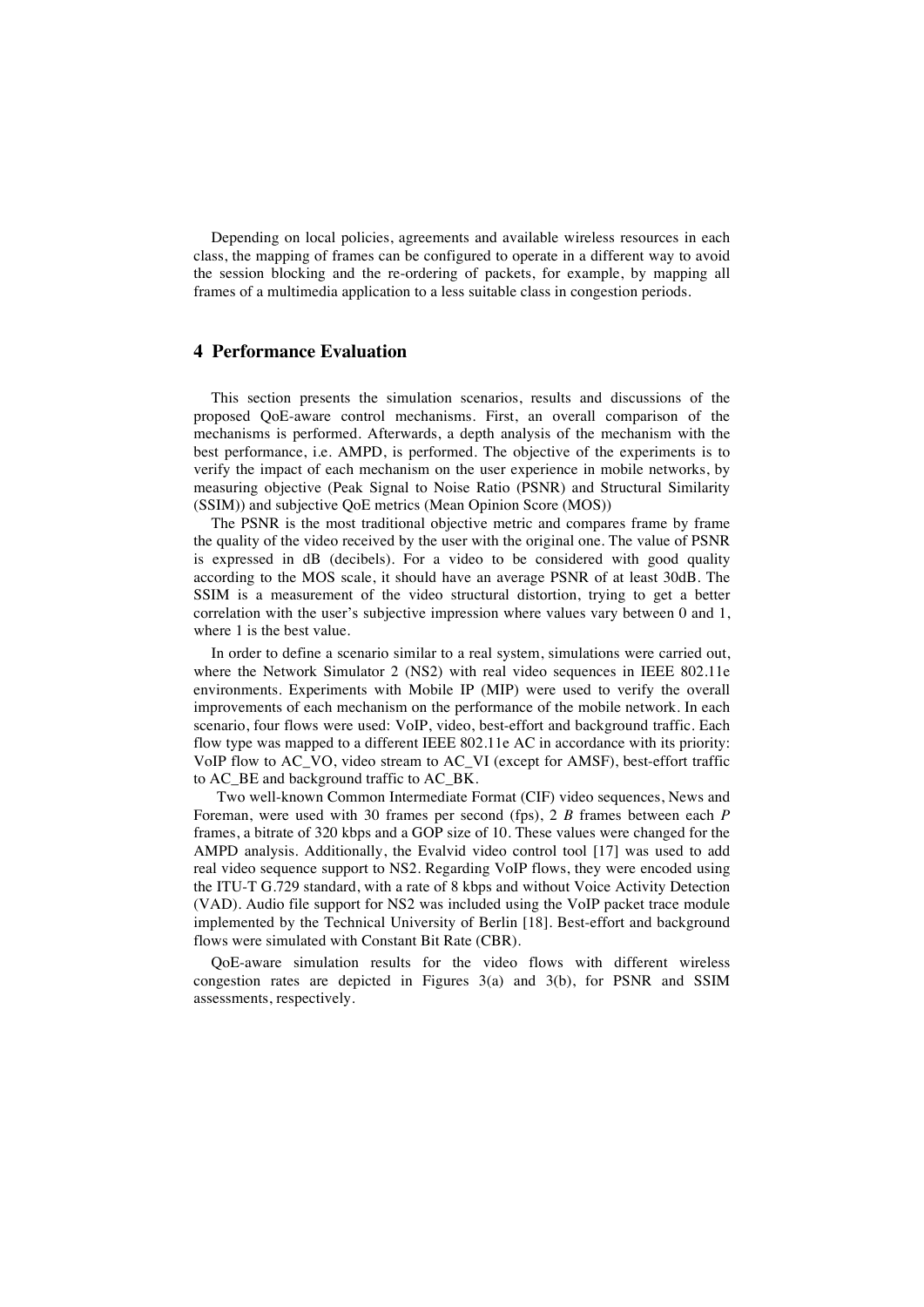

**Fig. 3: QoE assessment for the video flows with different congestion rates**

Regarding IEEE 802.11e, the packet loss rate remains low despite of high values of congestion generated by background traffic in the network, which aims to assure quality level support for video flows. Only flows with lower priority, this is, background and best-effort traffics, are strongly affected. Therefore, the QoE assessments reveal a good quality of video for all values of congestion. However, the IEEE 802.11e quality of service controller does not distinguish between *I*, *P* and *B* frames and random values of loss exist for the different frames types. Therefore, video quality improvements can be achieved if the importance of each frame type is taken into consideration.

AMPD achieves a better *I* frame protection owing to the advanced drop mechanism. Thus, for all values of congestion, no *I* frame packets have been discarded and the best values of PSNR for all values of congestion are achieved. Despite a large number of dropped frames, including *I* frames, AMBD shows intermediate values of quality thanks to the discard of packets with broken dependencies, this is, packets that contain frames which cannot totally be reconstructed by the decoder on the mobile device. Finally, AMSF shows no loss in terms of *I* and *P* frames due to low congestion values achieved by the frames division over different queues. However, because *B* frames are mapped to a queue with less priority and in concurrence with best-effort traffic, loss rates for this type of frames raise, reaching values up to 80% when the congestion is of 150%. User experience is highly affected by such values, presenting lower quality assessments than those achieved with traditional IEEE 802.11e quality of service support. Based on the mapping of PSNR values to MOS, AMPD keeps multimedia applications with excellent quality level during all experiments.

Regarding VoIP flows, E-Model and PESQ evaluations are depicted in Figures 4(a) and 4(b), respectively. Because no packet loss occurs in the VoIP traffic, as it has the highest priority and enough network resources, IEEE 802.11e only shows a small decrease in VoIP quality level due to the delay and jitter increase with the network load. Moreover, because AMPD and AMBD only affect video traffic, VoIP quality for these mechanisms is equal to IEEE 802.11e. However, besides the video quality degradation for AMSF, VoIP quality is also affected for this mechanism. Because *I* frames are mapped to AC\_VO, the delay and jitter for voice traffic increase, leading to a degradation in VoIP quality.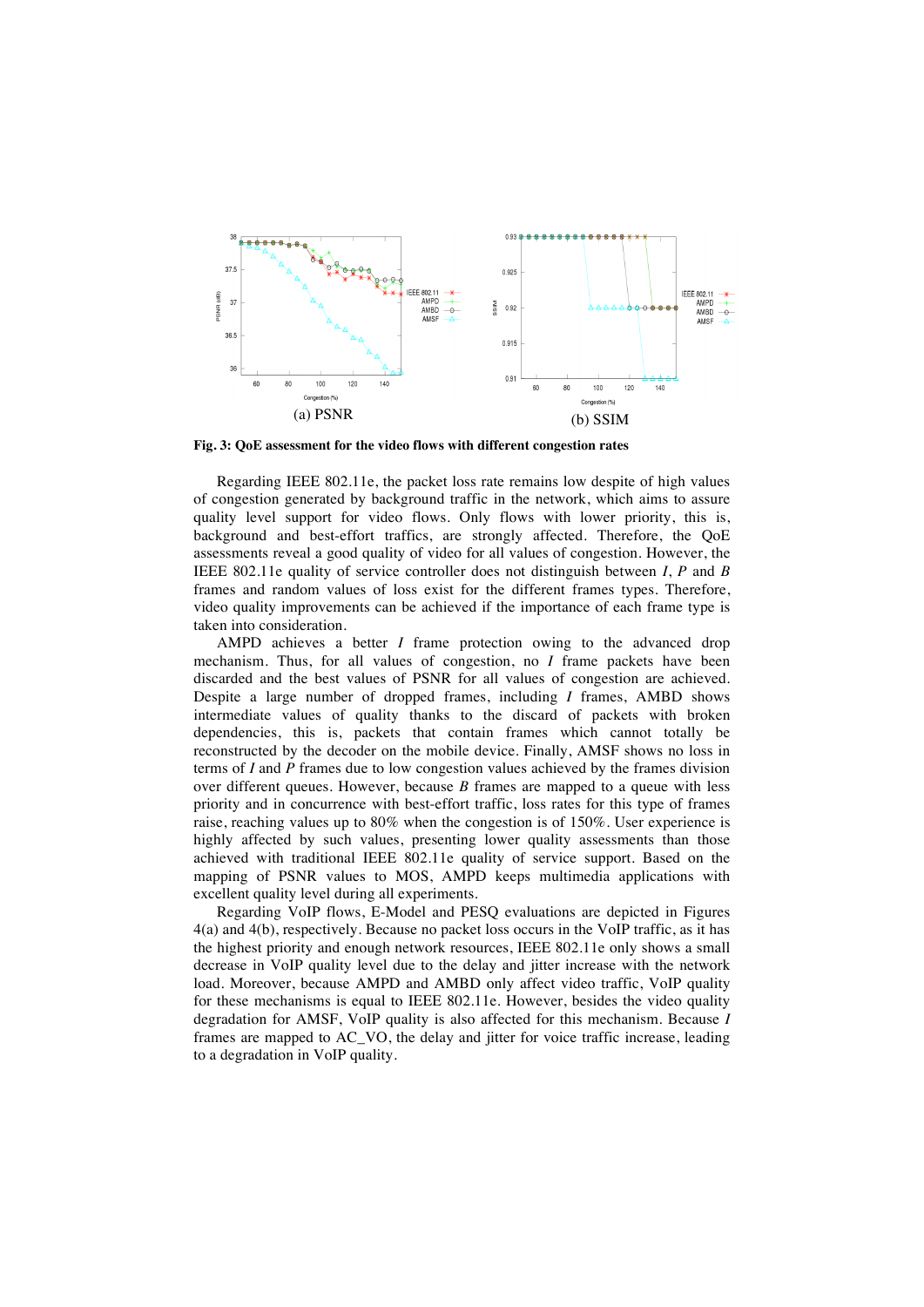

**Fig. 4: QoE assessment for the VoIP flows**

For all values of GOP size used for video encoding and network congestion, no packet loss occurs in the VoIP traffic, as it has the highest priority and enough network resources. However, Figures 5(a) and 5(b) show a decrease in the quality assessed with the increase of the congestion. This decrease occurs only due to the increase of the delay and jitter with the network load. However, the quality decrease is minimal due to the protection achieved by the IEEE 802.11e QoS support. Different values of GOP size do not affect the voice perception either. Because video traffic is separated from VoIP, a change in video encoding does not affect the voice quality.



**Fig. 5: QoE assessments for VoIP for different values of GOP and congestion for AMPD**

The same conclusions are achieved for different numbers of *B* frames and bitrate used for video encoding, as shown in Figures 6 and 7, respectively. Only the increase in congestion leads to a decrease in the voice quality due to the increase of delay and jitter.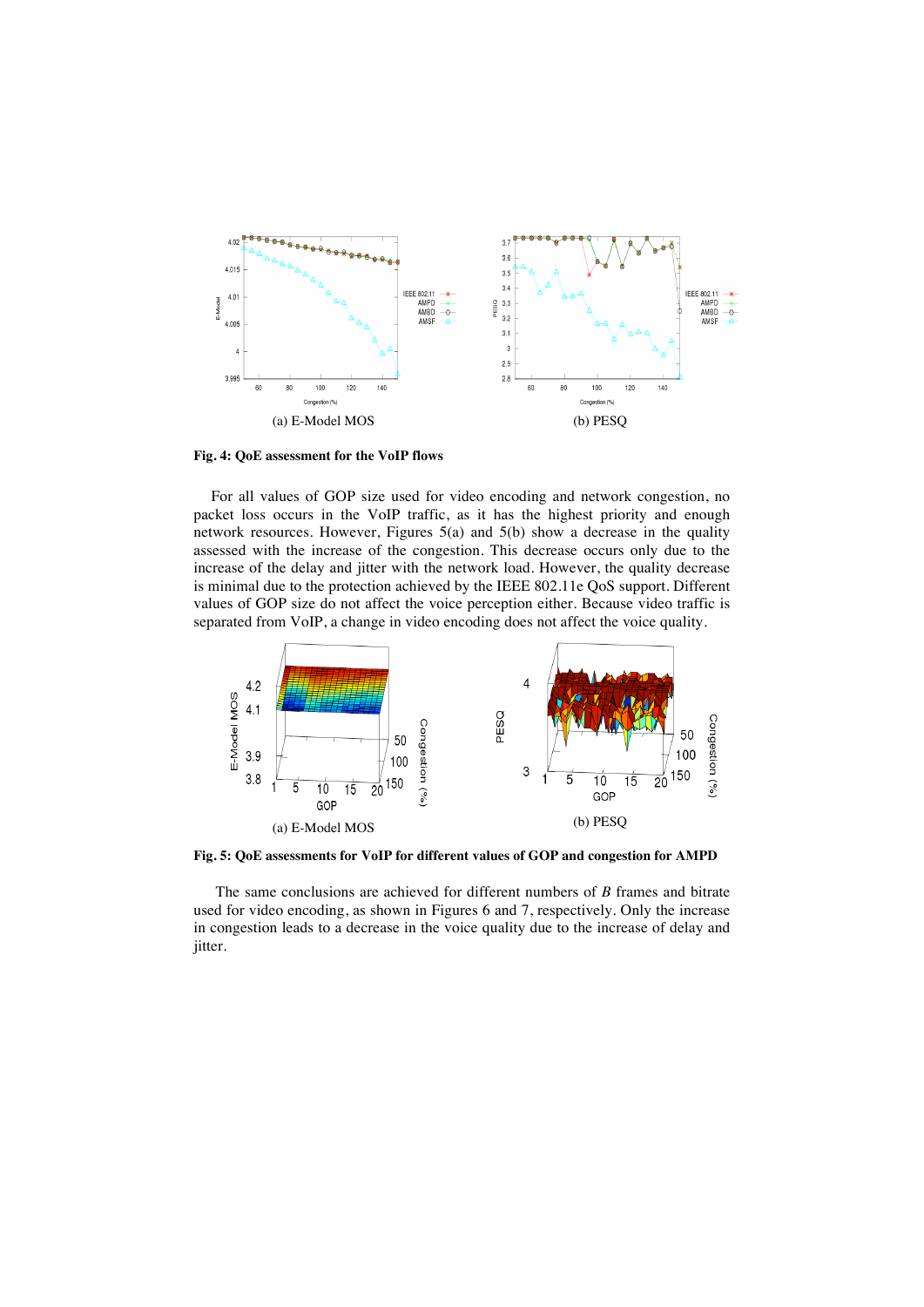

**Fig. 6: QoE assessments for VoIP flows for different values of B-frames and congestion for AMPD**



**Fig. 7: QoE assessments for VoIP for different values of bitrate and congestion for AMPD**

Regarding the video quality level, it varies according to the GOP size, the number of *B* frames used and bitrate. In Figures 8(a) and 8(b), the GOP size impact in user's experience is visible. For GOP values less than 5 the video quality is low, as it is evidenced by PSNR and SSIM evaluations. When small GOP size values are used, the quantity of *P* and *B* frames generated is low and therefore compression too. Thus, for the same data rate and lower compression, the video quality achieved by the encoder is lower. This is visible when the video quality is low despite the low network congestion. When large values of GOP size are used, and therefore when the number of *P* and *B* frames is high in relation to the number of *I* frames, the number of dropped packets with *I* frames reaches zero, because the advanced drop mechanism protects this important frame type. The same happens with the number of packet dropped with *P* frames. By increasing the GOP size, the number of *B* frames is increased and the drop of other frames becomes less probable. Evaluation results demonstrate best results for GOP sizes higher than 10. Because the most important frames are protected there are less broken dependencies and therefore quality values keep high even for large values of GOP size.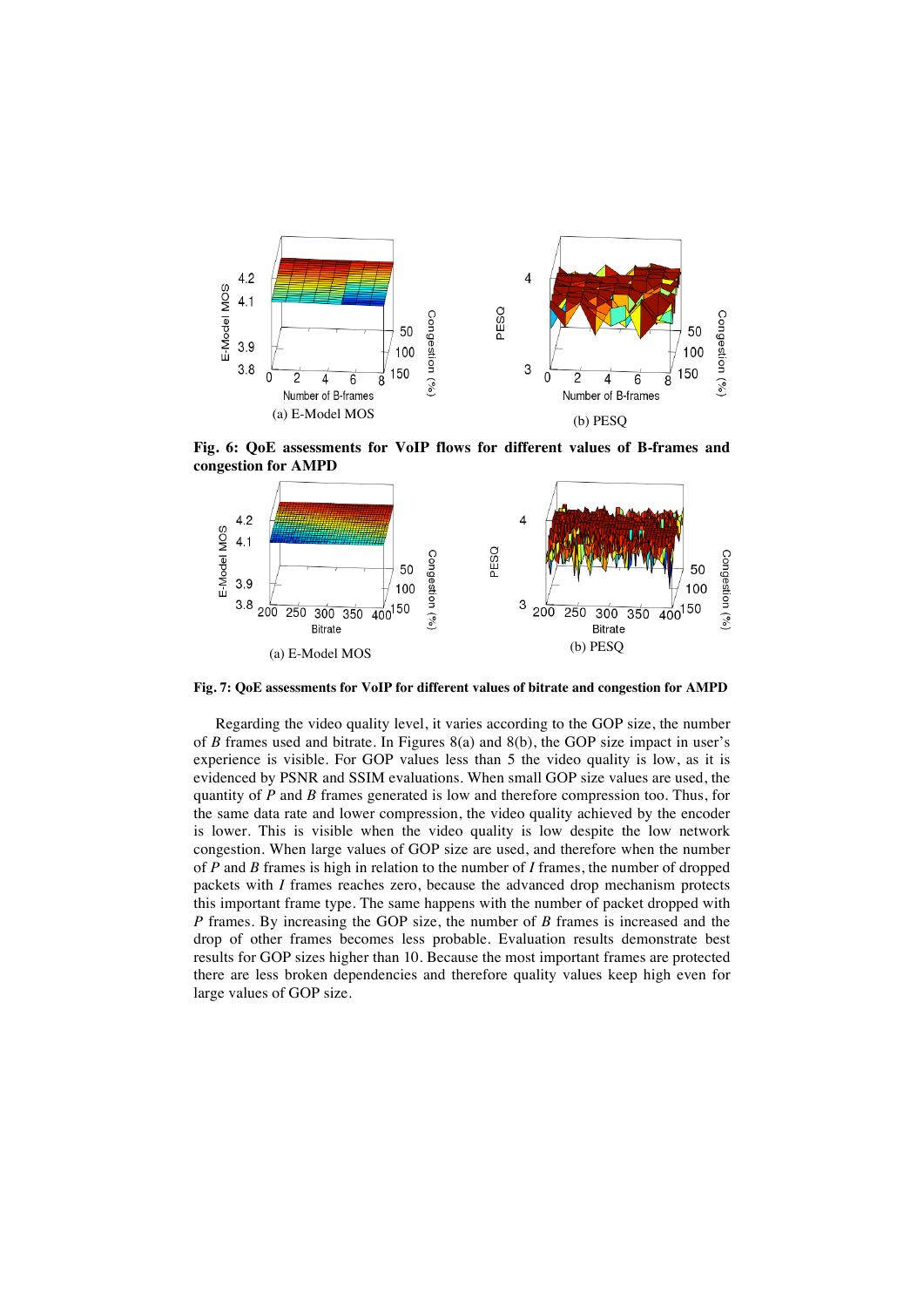

**Fig. 8: QoE assessments for videos for different values of GOP and congestion for AMPD**

Regarding the number of *B* frames used for encoding, the impact in quality can be seen in Figures 9(a) and 9(b). Because the GOP size is always 10, the *I* frames loss rate is always zero. However, for low values of *B* frames used, the number of *P* frames discarded is high. Because the loss of a *P* frame is more harmful compared to the loss of a *B* frame, the video quality is low for very small values of *B* frames used. Finally, for values higher than 2 *B* frames between each *P* frame, the encoding quality is degraded due to the increase of predictions.



**Fig. 9: QoE assessments for video flows for different values of B-frames and congestion for AMPD**

Based on the simulation results, it is possible to conclude that for low GOP size values the mechanism has generally worst performances. Small GOP values lead to large number of *I* frames and turn the discovery of less important frames to be discarded less probable. On the other hand, large GOP values lead to higher numbers of dependencies. Therefore, a frame loss can induce a high number of discarded frames on the receiver side if broken dependencies exist. However, AMPD keeps a good quality due to the protection of most important frames.

Regarding the number of *B* frames, simulation results show that small values lead to a reduction in the quality level. A small number of *B* frames leads to a higher number of *P* frames. Since the number of *P* frames increases, the loss rate for these frames also increases.

Concerning the bitrate, simulation results present that different values do not have a visible impact on the proposed mechanisms. The quality variation is only related to the video quality achieved by the encoder when using different compression schemes. Overall simulations results show better quality when GOP size values higher than 10 and a maximum of 2 *B* frames between each *P* frame are used.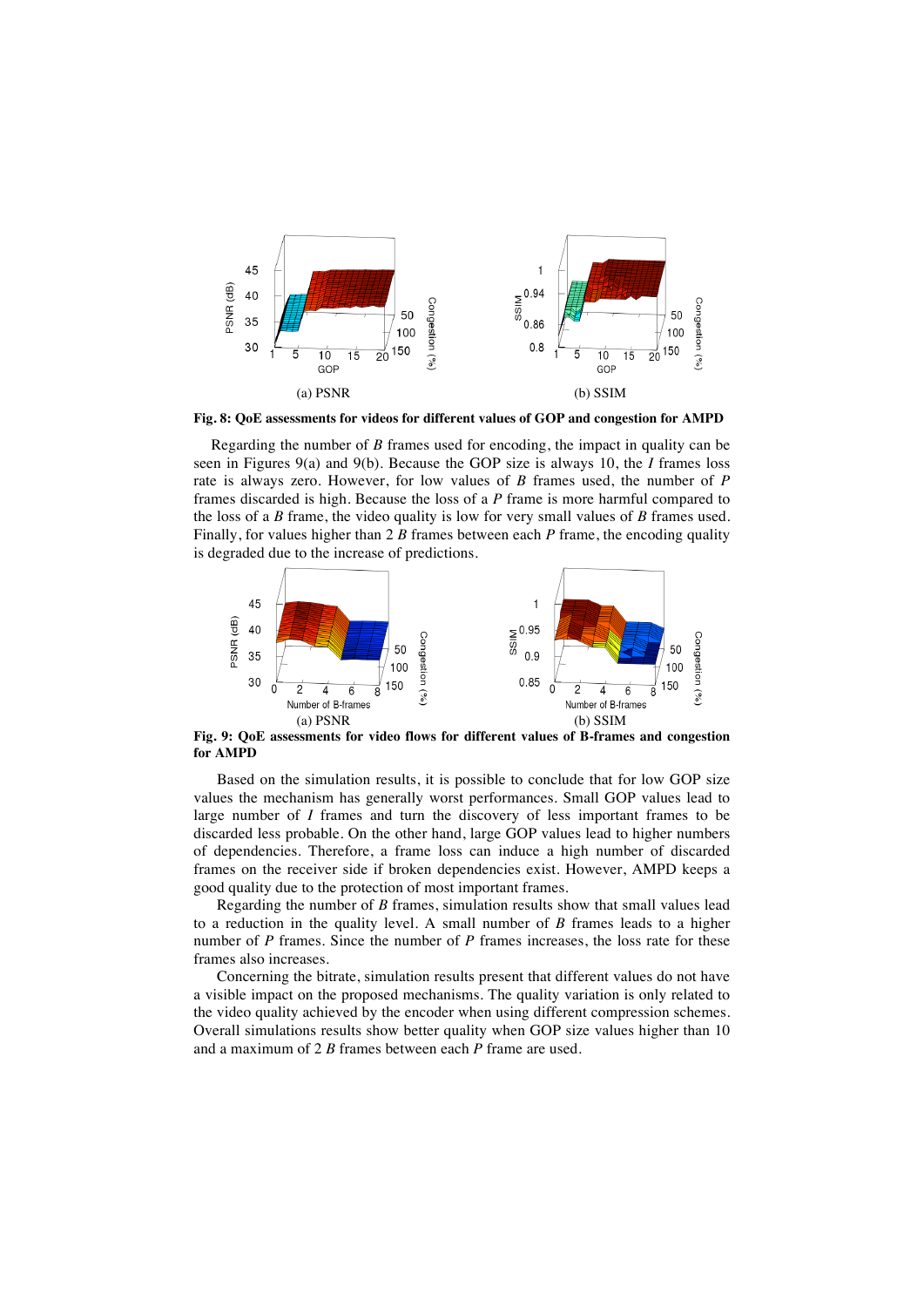## **6 Conclusion**

The usage of multimedia applications, such as voice and video streaming, is increasing in the Internet and will be very popular in next generation networks. However, existing wireless networking systems are not prepared to optimize resources and the quality level of current and new multimedia applications according to the user perception. Throughout this paper, various QoE advanced mechanisms to improve video flows were analyzed, compared, discussed and evaluated. Performance evaluation results show better video experience, without degrading VoIP flows quality, in IEEE 802.11e environments when advanced mechanisms are used. As demonstrated by simulations, AMPD presents the best video quality ratio.

Due to the mechanism simplicities, they can be implemented easily in real networking systems. Information about the frame types can be placed in the Real Time Protocol (RTP) header and acquired by any node through packet inspection. Service providers, such as mobile and multimedia markets, who increasingly provide audio-visual content, can increase their portfolio and revenue, by using QoE-aware packet controller mechanisms, which combine improvement in user perception, video and voice quality level, and wireless resources.

As future works, the proposed mechanisms will be adapted and evaluated in IEEE 802.11s, IEEE 802.16 and Long Term Evolution (LTE) systems. A test-bed environment will also be setup to confirm the simulation results and show the efficiency of the proposed solution in real scenarios.

## **Acknowledgment**

The work is supported by FCT UBIQUIMESH project (PTDC/EEATEL/105472/2008) – Portugal and by National Council for Scientific and Technological Development (CNPq) and FAPESPA - Brazil.

#### **Reference**

- 1. IEEE standard for local and metropolitan area networks part 16: Air interface for fixed and mobile broadband wireless access systems amendment 2: Physical and medium access control layers for combined fixed and mobile operation in licensed bands and corrigendum 1, 2006.
- 2. IEEE standard for information technology telecommunications and information exchange between systems - local and metropolitan area networks specific requirements - part 11: Wireless LAN medium access control (MAC) and physical layer (PHY) specifications, 2007
- 3. N. Moussa, A. Soudani, and R. Tourki. Performances evaluation and enhancement of MPEG4 transmission over IEEE 802.11 WLAN. In *Design and Test of Integrated Systems in Nanoscale Technology, 2006. DTIS 2006. International Conference on*, pages 341–344, Tunis, September 2006.
- 4. Alexander Eichhorn. Modelling dependency in multimedia streams. In *Proceedings of the 14th annual ACM international conference on Multimedia*, pages 941–950, Santa Barbara, CA, USA, 2006. ACM.